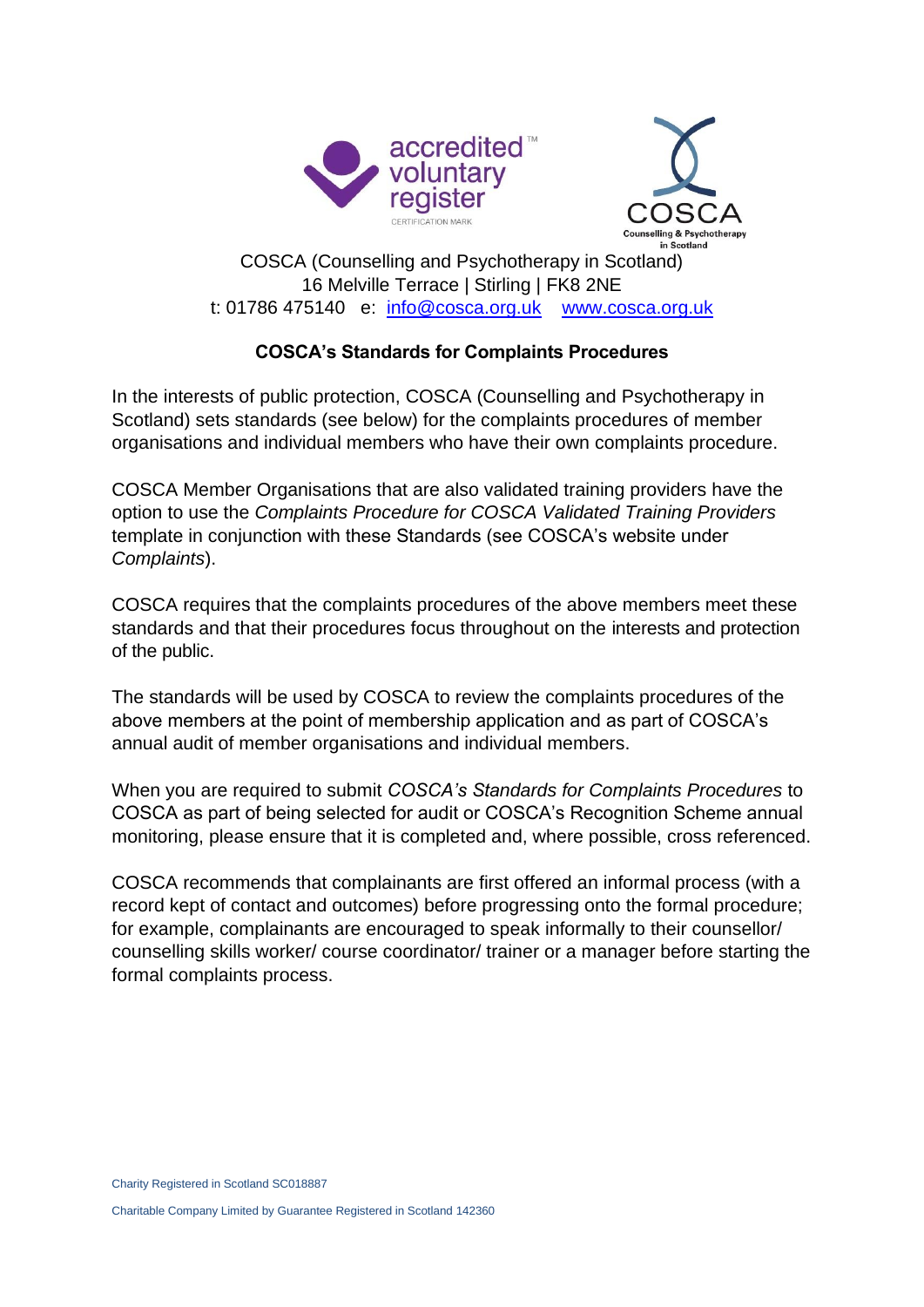## **Summary of Complaint Form**

COSCA (Counselling & Psychotherapy in Scotland) recommends that members who have their own complaints procedures based on the Standards below should also have a Summary of Complaint Form that complainants would be required to submit to them in the event of a formal complaint being made.

This Form would ask the complainant to:

- provide their contact details
- answer questions related to the complaint, and, in particular, how the COSCA Statement of Ethics and Code of Practice has been breached
- give their written consent for the member to ask relevant parties, including their counsellor(s), to disclose confidential information about their counselling sessions and other relevant meetings, with the proviso that what is subsequently disclosed by the COSCA member will be held confidential by all relevant parties
- to give permission to the member to circulate the Form, and any enclosed supporting evidence, to those handling the complaint
- give their consent for the complaint to be investigated, including the passing on of personal and confidential information provided by them and relevant others to those involved in the investigation
- give permission for the member to disclose confidential information for the purposes of seeking legal or other specialist advice
- agree to the terms and conditions in the member's complaints procedure
- The Form should clearly state that in the event that the complainant does not give the above consent/ agreement, then the complaint cannot proceed
- sign and date the Form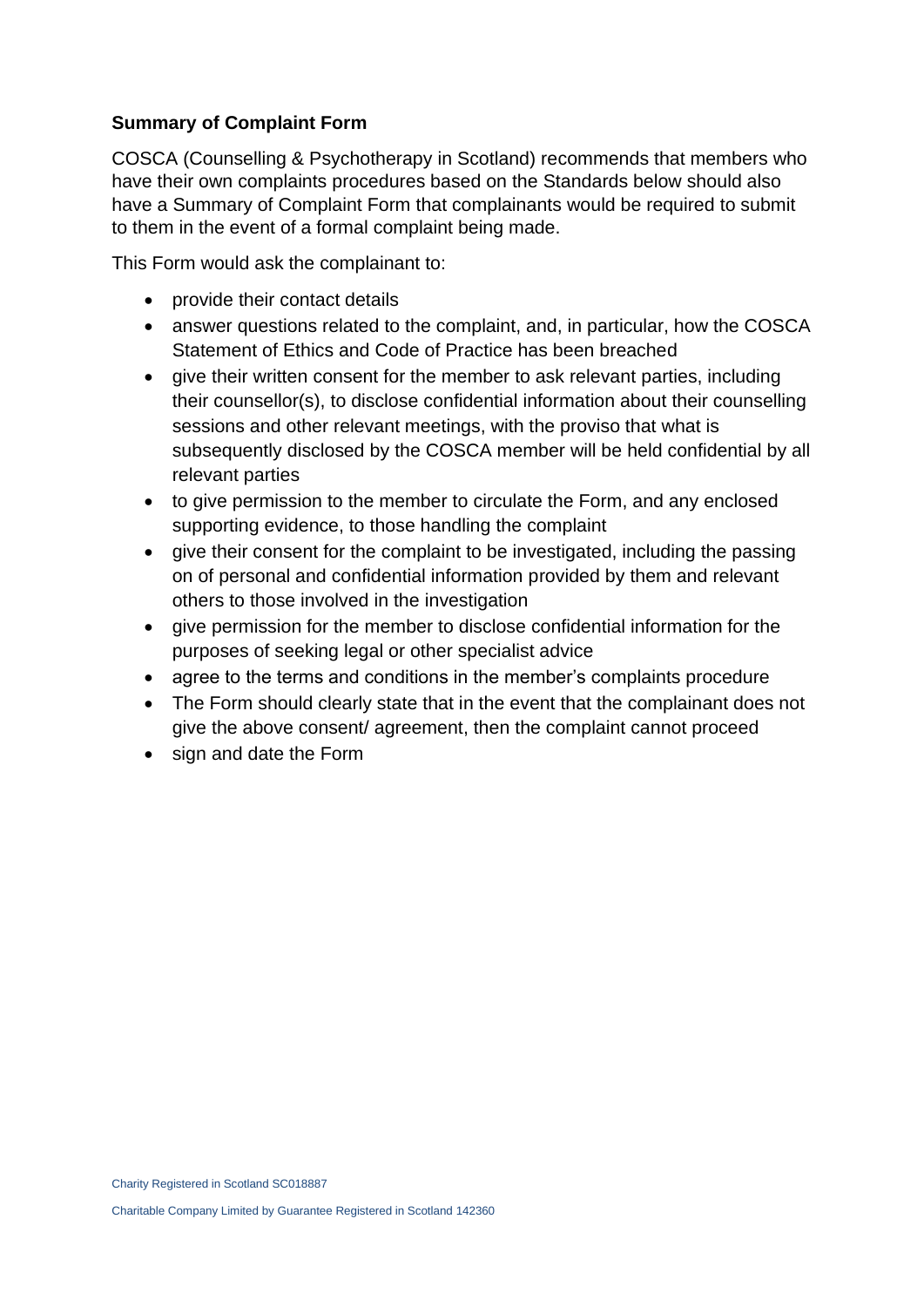To meet COSCA's standards, you need to evidence where in your complaints procedure each of the Standards below are met.

| <b>Standard</b><br><b>Number</b> | <b>Your Cross</b><br><b>Referencing</b> | <b>Standards for Complaints Procedures</b>                                                                                                                                                                                                                                                                                                                                 |
|----------------------------------|-----------------------------------------|----------------------------------------------------------------------------------------------------------------------------------------------------------------------------------------------------------------------------------------------------------------------------------------------------------------------------------------------------------------------------|
| (please<br>tick)                 | information                             |                                                                                                                                                                                                                                                                                                                                                                            |
| 1.                               |                                         | Who can complaints be made against?                                                                                                                                                                                                                                                                                                                                        |
|                                  |                                         | Complaints are covered against:                                                                                                                                                                                                                                                                                                                                            |
|                                  |                                         | a) members of staff,<br>b) individuals (paid and volunteer)<br>c) and groups carrying out work related to<br>counselling and psychotherapy on behalf of the<br>member.                                                                                                                                                                                                     |
| 2.                               |                                         | Can anyone make a complaint?                                                                                                                                                                                                                                                                                                                                               |
|                                  |                                         | Complaints will or will not be acceptable:                                                                                                                                                                                                                                                                                                                                 |
|                                  |                                         | a) by defined third parties (those not directly<br>receiving services)<br>b) by representatives<br>c) and, if acceptable, in what circumstances e.g.<br>the onus is on the third party to evidence the<br>direct and adverse effect on them.                                                                                                                               |
| 3.                               |                                         | Can complainants remain anonymous?                                                                                                                                                                                                                                                                                                                                         |
|                                  |                                         | a) There is a clear process for the submission of<br>anonymous complaints.<br>b) To what extent, if any, they can be dealt with.<br>c) How possible limitations might be addressed.                                                                                                                                                                                        |
| 4.                               |                                         | What if the person complained against has left?                                                                                                                                                                                                                                                                                                                            |
|                                  |                                         | If the complaint is against a former worker of a<br><b>COSCA Member Organisation:</b>                                                                                                                                                                                                                                                                                      |
|                                  |                                         | a) any investigation is conducted for the learning<br>of the organisation e.g. to identify any<br>systematic failures<br>b) wherever possible the complained against is<br>offered the opportunity to represent their own<br>interest<br>c) the outcome report to COSCA is still sent under<br>Standard 26 below, but the normal sanction<br>report will not be published. |

Charity Registered in Scotland SC018887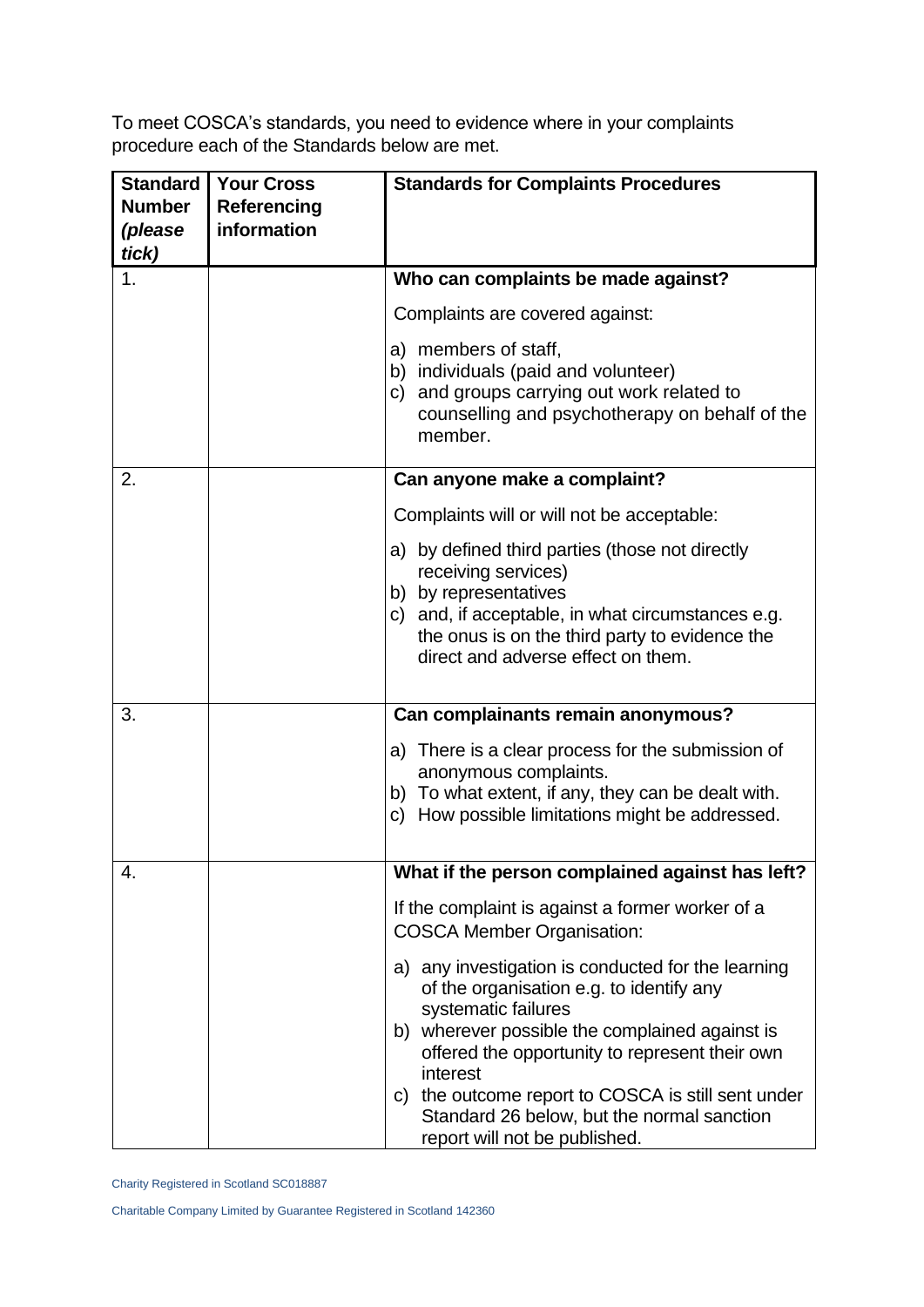|     | d) if the former worker is still a member of<br>COSCA, COSCA may investigate under the<br>system for dealing with information about<br>members.                                                                                                                                                                                                                                      |
|-----|--------------------------------------------------------------------------------------------------------------------------------------------------------------------------------------------------------------------------------------------------------------------------------------------------------------------------------------------------------------------------------------|
| 5.  | What if the complaint is vexatious or<br>malicious?                                                                                                                                                                                                                                                                                                                                  |
|     | There is a statement on dealing with vexatious<br>and malicious complaints.                                                                                                                                                                                                                                                                                                          |
| 6.  | How long has a complainant to complain?                                                                                                                                                                                                                                                                                                                                              |
|     | A time limit must be given for complaints to be<br>accepted for investigation e.g. a maximum of three<br>years following the date of the alleged breach of<br><b>COSCA's Statement of Ethics and Code of</b><br>Practice.                                                                                                                                                            |
| 7.  | Where should a complaint go?                                                                                                                                                                                                                                                                                                                                                         |
|     | Full contact details are provided for complainants to<br>use in the procedure (name or post, address,<br>telephone number, email address).                                                                                                                                                                                                                                           |
| 8.  | How does a complainant make a complaint?<br>The complainant knows how to make a complaint<br>either by letter, email, and/or proforma.                                                                                                                                                                                                                                               |
| 9.  | How can you help?                                                                                                                                                                                                                                                                                                                                                                    |
|     | a) Appropriate alternative means are offered by<br>you/ your organisation to complainants who are<br>unable to submit complaints in writing.<br>b) You/your organisation are able to take them<br>through the process and answer any questions.<br>c) You/ your organisation are able to signpost<br>them to external support from organisations<br>such as local advocacy services. |
| 10. | Who is responsible for the complaint?                                                                                                                                                                                                                                                                                                                                                |
|     | A responsible individual is identified, by name or<br>post, to become the complaint manager and to<br>manage (not investigate) the complaints procedure<br>e.g. service manager.                                                                                                                                                                                                     |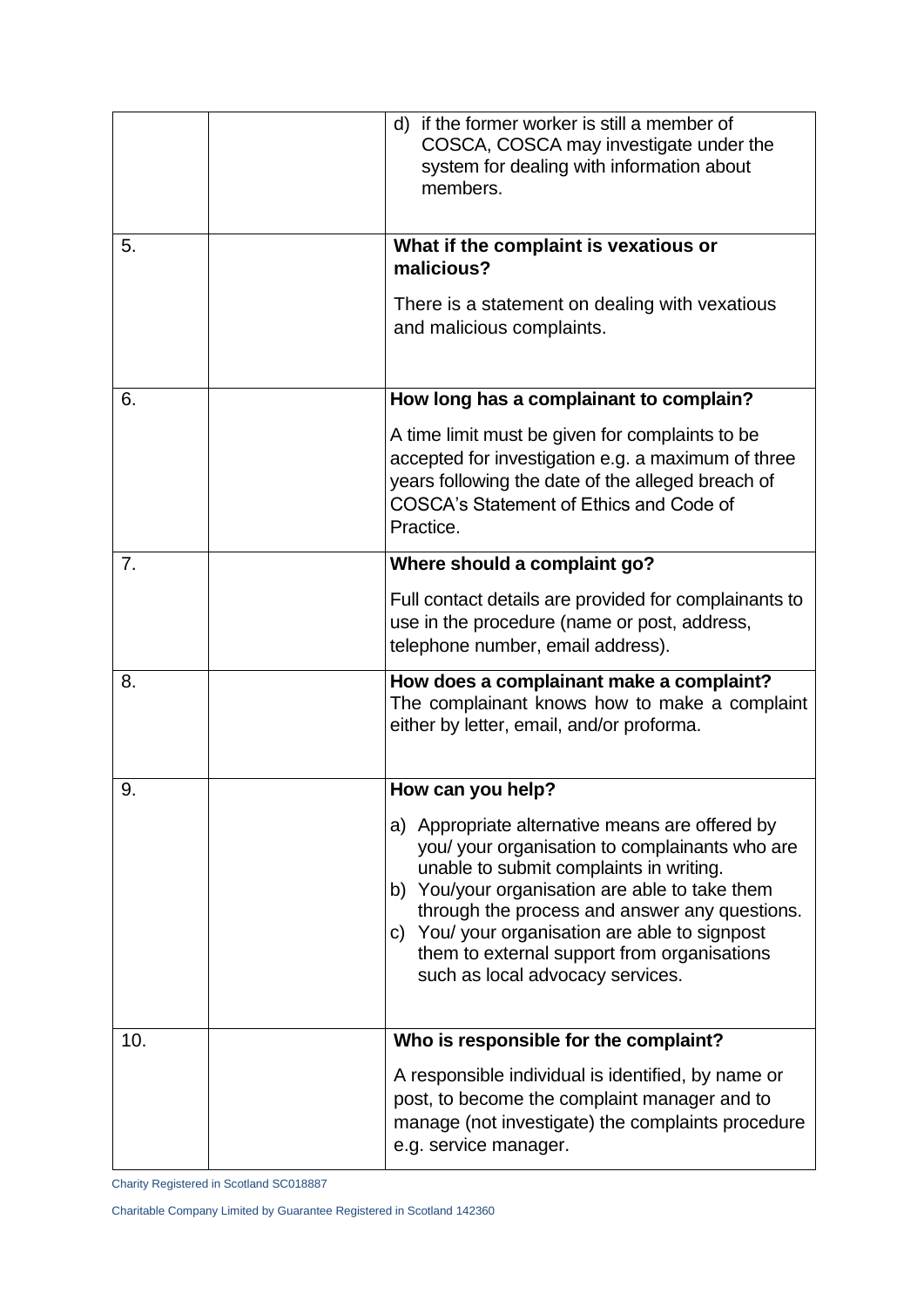| 11. | Is there a case to answer?                                                                                                                                                                                                                                                                                                                                                                                                                                                           |
|-----|--------------------------------------------------------------------------------------------------------------------------------------------------------------------------------------------------------------------------------------------------------------------------------------------------------------------------------------------------------------------------------------------------------------------------------------------------------------------------------------|
|     | There is a clear test used to decide if there is a<br>case to answer e.g. there is sufficient<br>corroborating evidence to support the complaint<br>for it to be processed for investigation.                                                                                                                                                                                                                                                                                        |
| 12. | How can you ensure fair consideration?                                                                                                                                                                                                                                                                                                                                                                                                                                               |
|     | a) Impartial investigator(s) independent of the<br>complainant and person complained against, or<br>an independent and impartial complaints panel,<br>will be appointed to investigate.<br>b) Consideration should be taken as to whether<br>managers or boards of trustees are able to<br>impartially investigate a complaint.<br>COSCA recommends that more than one<br>$\bullet$<br>person is chosen to investigate.<br>COSCA recommends that any panel contains a<br>lay person. |
| 13. | What are the limits of confidentiality?                                                                                                                                                                                                                                                                                                                                                                                                                                              |
|     | a) The investigator(s) and/ or complaints panel will<br>act confidentially in their handling of the<br>complaint.<br>b) Limits to confidentiality are clearly defined.<br>The member can seek legal or other specialist<br>C)<br>advice.<br>The complainant is required to give permission<br>d)<br>for confidential information, pertinent to the<br>complaint, to be disclosed by all parties cited in<br>the complaint to those involved in handling the<br>complaint.            |
| 14. | What will happen if legal proceedings<br>might become involved?<br>The complaint manager can halt the complaint<br>at any stage should it emerge that legal action<br>is under way, pending or intended, until any<br>legal process is complete.                                                                                                                                                                                                                                     |
|     |                                                                                                                                                                                                                                                                                                                                                                                                                                                                                      |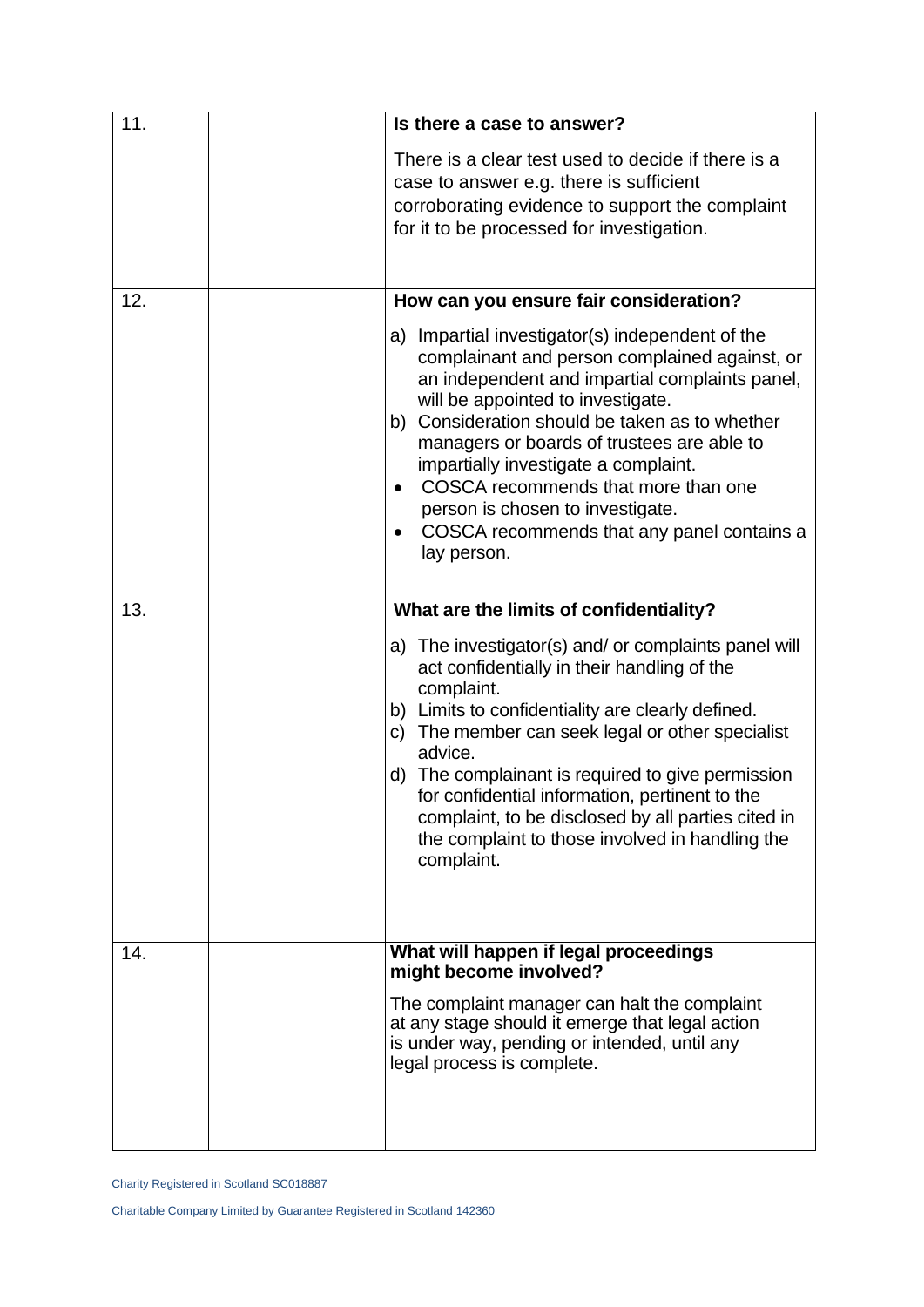| 15. | Can the process be adjourned?                                                                                                                                                                                                                                                                                                                                                                                                                                         |
|-----|-----------------------------------------------------------------------------------------------------------------------------------------------------------------------------------------------------------------------------------------------------------------------------------------------------------------------------------------------------------------------------------------------------------------------------------------------------------------------|
|     | a) At the discretion of the complaints manager,<br>with due regard to time restraints and<br>confidentiality, the process may be adjourned or<br>put in recess.<br>b) The process will be re-started at the point at<br>which it was stopped, within a reasonable time.                                                                                                                                                                                               |
| 16. | When can a complaint be discontinued?                                                                                                                                                                                                                                                                                                                                                                                                                                 |
|     | A complaint can be discontinued if:                                                                                                                                                                                                                                                                                                                                                                                                                                   |
|     | a) the complainant fails or refuses to<br>participate at any stage of the complaint<br>procedure without good reason<br>b) or the complainant formally withdraws the<br>complaint<br>c) and both parties will be informed.                                                                                                                                                                                                                                            |
| 17. | How will you communicate with both parties?                                                                                                                                                                                                                                                                                                                                                                                                                           |
|     | a) Complaints will be acknowledged within a<br>designated time limit.<br>b) The complainant will be informed how and when<br>their complaint will be dealt with.<br>c) The person complained against will be informed.<br>d) There is a defined way that you will<br>communicate e.g. by writing, by telephone, by<br>email.<br>e) You/ your organisation will communicate with<br>the complainant and complained against about<br>the progress of the investigation. |
| 18. | What if there's a conflict of interest?                                                                                                                                                                                                                                                                                                                                                                                                                               |
|     | There is a specific post holder to whom any conflict<br>of interest, if it arises, may be declared by any party<br>involved and that they will be responsible for<br>assessing and dealing with that conflict e.g the<br>complaint manager.                                                                                                                                                                                                                           |
| 19. | Will both parties meet?                                                                                                                                                                                                                                                                                                                                                                                                                                               |
|     | After any informal stage/mediation, the complainant<br>and the complained against, and/ or their<br>representative, will not come into contact at any<br>time in the course of the investigation.                                                                                                                                                                                                                                                                     |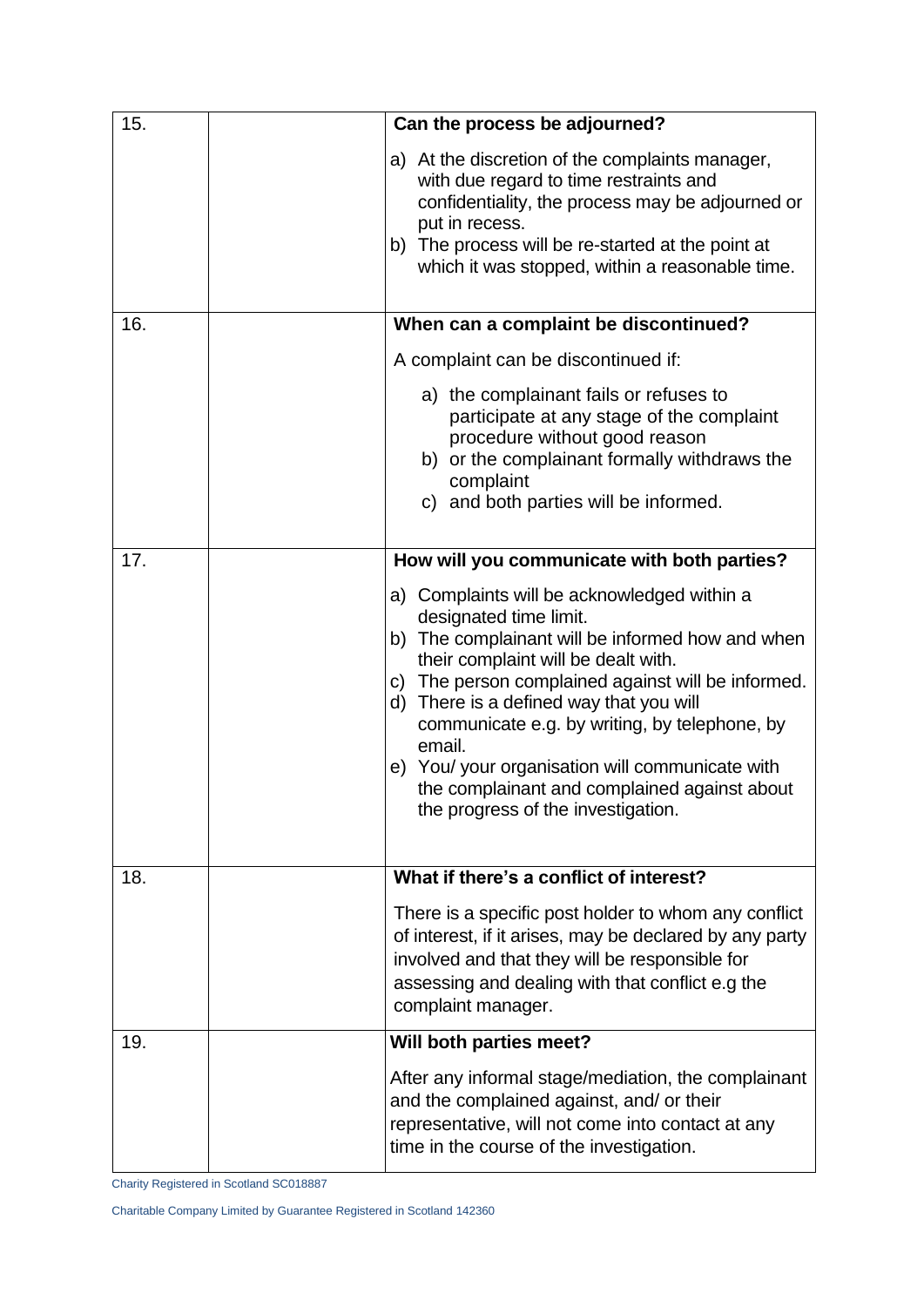| 20. | Will both parties attend the hearing?                                                                                                                                                                                                                                                                                                                                                                                                                                                                                                                            |
|-----|------------------------------------------------------------------------------------------------------------------------------------------------------------------------------------------------------------------------------------------------------------------------------------------------------------------------------------------------------------------------------------------------------------------------------------------------------------------------------------------------------------------------------------------------------------------|
|     | The complaint manager will notify both parties:                                                                                                                                                                                                                                                                                                                                                                                                                                                                                                                  |
|     | a) that they have the right to attend the complaints<br>panel/ investigation meeting, separately and not<br>together, to submit evidence and<br>b) they can be accompanied, but not represented<br>by a supportive person of their choice if they<br>wish.                                                                                                                                                                                                                                                                                                       |
| 21. | How long will the investigation take?                                                                                                                                                                                                                                                                                                                                                                                                                                                                                                                            |
|     | The period of time expected for each step in<br>the investigation is clearly shown for:                                                                                                                                                                                                                                                                                                                                                                                                                                                                          |
|     | a) the investigation<br>b) the appeal<br>c) and when all parties can expect the whole<br>process to be complete.                                                                                                                                                                                                                                                                                                                                                                                                                                                 |
| 22. | What will happen if the complaint is<br>upheld?                                                                                                                                                                                                                                                                                                                                                                                                                                                                                                                  |
|     | a) There will be examples of possible<br>sanctions that can be applied.<br>b) How, and by whom, any sanctions<br>imposed will be monitored.<br>c) How their commencement and completion<br>will be communicated to both the<br>complainant and complained against.<br>d) How, and by whom, any sanctions<br>imposed will be removed when they have<br>been fulfilled.                                                                                                                                                                                            |
| 23. | What if the complainant is dissatisfied<br>with the process?                                                                                                                                                                                                                                                                                                                                                                                                                                                                                                     |
|     | a) There is an Appeals Procedure included<br>within the Complaints Procedure.<br>b) It is clear how long the complainant and/or<br>complained against has to appeal after<br>notification of the outcome of the initial<br>investigation.<br>c) It is clear under what circumstances an<br>appeal will be heard.<br>d) That no person has previously been<br>involved in investigation of the complaint<br>i.e. the complaint manager can manage<br>the complaint until completion, but no<br>person can hear a complaint if they have<br>already been involved. |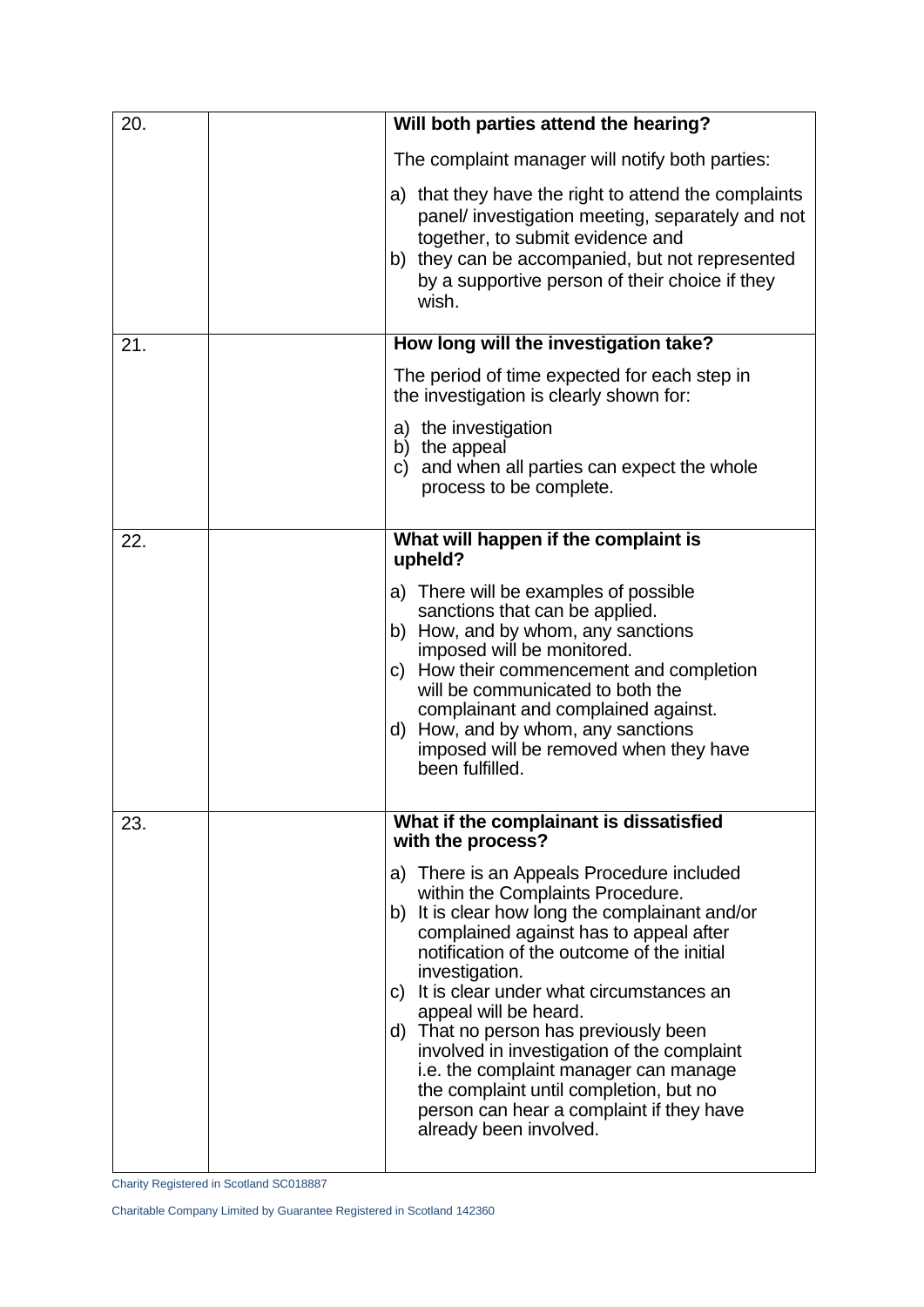| 24. | Who will be notified of the result?                                                                                                                                                                                                                                                                                                                                                                                                                                                                                                                                                                       |
|-----|-----------------------------------------------------------------------------------------------------------------------------------------------------------------------------------------------------------------------------------------------------------------------------------------------------------------------------------------------------------------------------------------------------------------------------------------------------------------------------------------------------------------------------------------------------------------------------------------------------------|
|     | a) Both parties will be informed of the result.<br>The reasons for the decision are included.<br>b)<br>c) There is a defined way that you will<br>communicate e.g. by writing, by telephone, by<br>email.<br>d) The limits to notification of third parties,<br>representatives and anonymous complainants<br>are stated.<br>e) Outcome report to COSCA (see 26 below).                                                                                                                                                                                                                                   |
| 25. | How can a complainant request a procedural<br>review from COSCA?                                                                                                                                                                                                                                                                                                                                                                                                                                                                                                                                          |
|     | Those who receive counselling related services:                                                                                                                                                                                                                                                                                                                                                                                                                                                                                                                                                           |
|     | a) are informed how to find COSCA's Complaints<br>Procedure<br>b) are advised that, once the member's appeals<br>procedure has been exhausted, they can submit<br>a complaint to COSCA, under its Complaints<br>Procedure.<br>c) must submit a complaint within one month of the<br>above exhaustion.<br>d) are given COSCA's full contact details (address,<br>telephone number, email address)<br>e) are informed that COSCA will, on receipt of the<br>complaint, verify that the member's complaints<br>procedure has been followed and the outcome<br>was lawful, reasonable and properly explained. |
| 26. | How will COSCA be informed of the outcome?                                                                                                                                                                                                                                                                                                                                                                                                                                                                                                                                                                |
|     | a) The Outcome Report to COSCA at the<br><b>Conclusion of Complaints Proceedings</b><br>(found at www.cosca.org.uk under Complaints)<br>will be submitted to COSCA.<br>b) The Outcome Report will be submitted<br>immediately or within one month of the<br>conclusion of your/ your organisation's<br>complaints process.<br>c) COSCA will publish upheld complaints and their<br>sanctions regarding COSCA Individual<br>Members or Member Organisations.                                                                                                                                               |